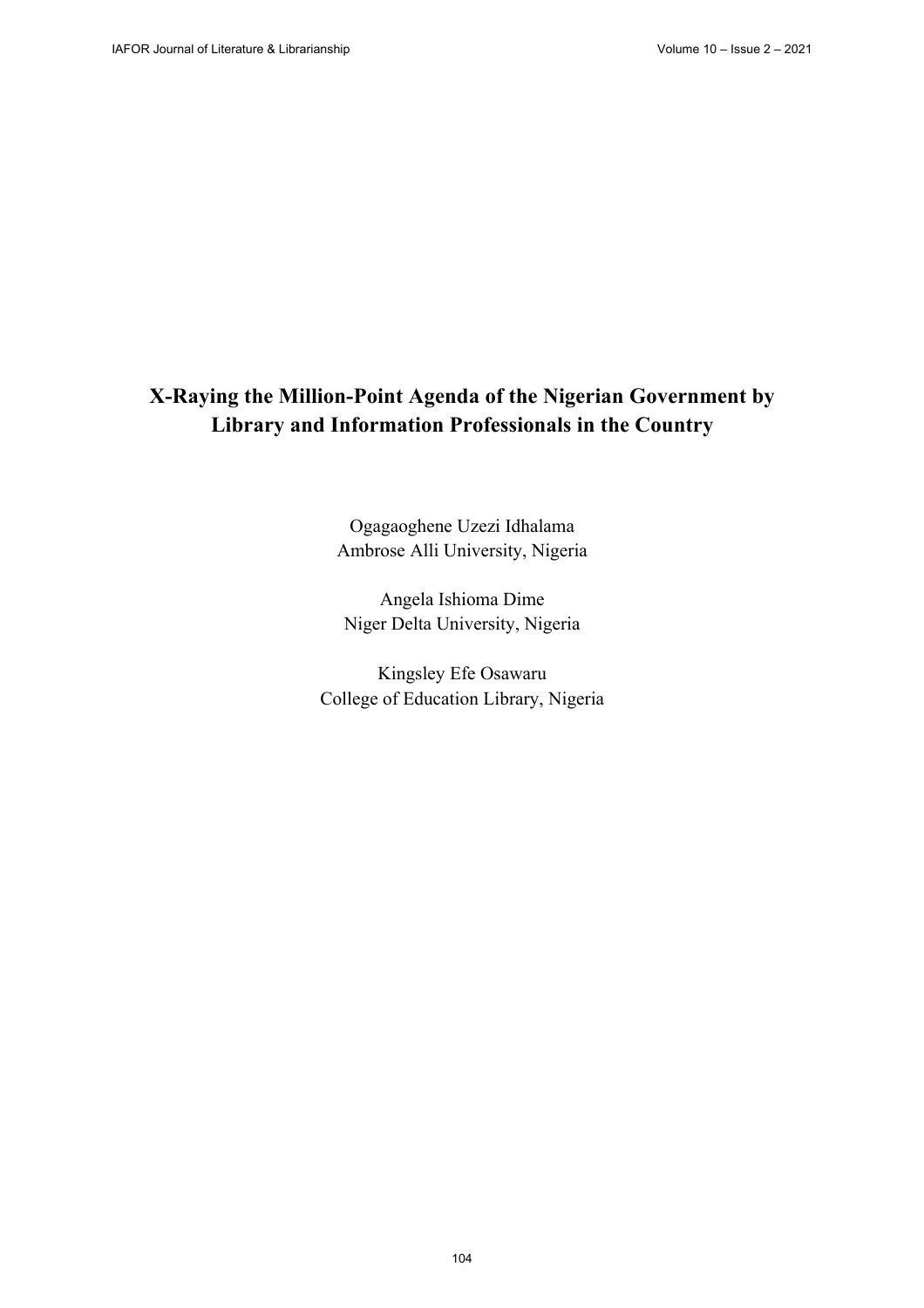#### **Abstract**

This study investigated X-raying the million-point agenda of Nigerian government by library and information professionals in the country. Six objectives were formulated to guide the study. A descriptive survey research design was adopted using the online Google Form to collect data/responses from the library and information science (LIS) professionals in Nigeria. The population of the study comprised LIS professionals in all the states in Nigeria. The sampling technique used for the study was the total enumeration sampling technique (120) as the whole responses were used for the analysis using tables, frequencies percentages, mean and standard deviation for easy appreciation and comprehension. Statistical Package for the Social Sciences (SPSS) version 23 was also deployed and it was found out that there appears to be some high level of corrupt practices in the country, Nigeria, insecurity as of today remains on the high side which is not only worrisome but disturbingly a threat to too many households. Respondents have rated the economy to be at its lowest ebb as the majority of the citizens now wallow in poverty and agony, education standard is quite low in the country, there are deliberate steps to take in order to save Nigerian country from war and disintegration. To this very end, the well-informed class including library and information professionals should deliberately rise up to their duty by not just studying the current situation but also proffer recommendations and solutions to disturbing problems; hence recommendations are all Nigerians, irrespective of position or social, status must resolve to live a corrupt-free life; Government and all security agencies must be on the alert and, if possible, request international assistance; economic policies must be reviewed as a matter of urgency in Nigeria; education must be made easily accessible and funds made adequately available for educational institutions at all levels as prescribed by UNESCO; library and information professionals should continue to put government officials on their toes by regularly exposing their inadequacies to the citizens amongst others.

*Keywords*: corrupt-free country, corruption in Nigeria, governance, librarians and government, LIS professionals, librarians' role, national development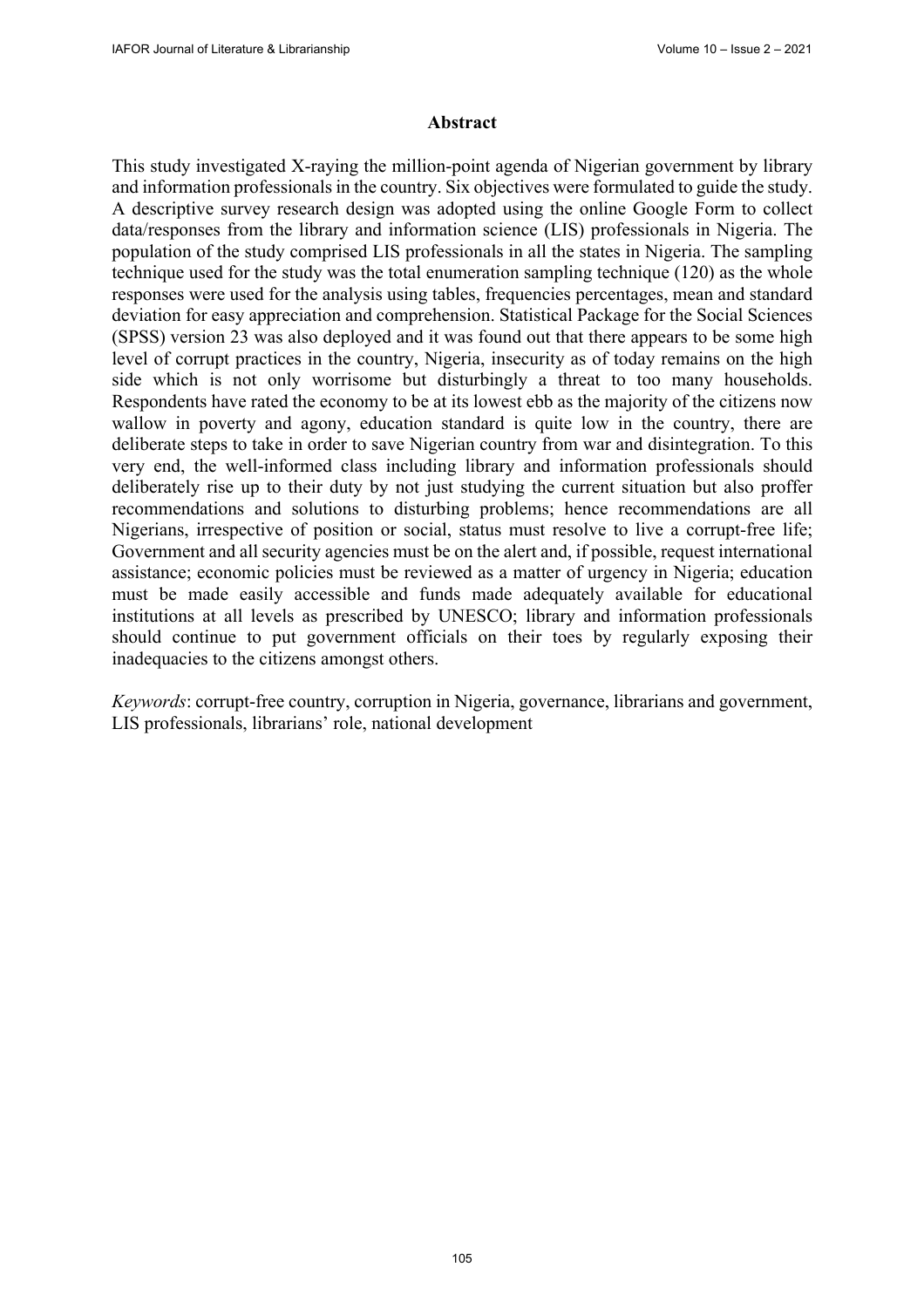The way authority is exercised in the management of a country's economic and social resources for development is referred to as good governance. It is a form of governance in which citizens' socio-economic conditions continue to improve. It is also a kind of government in which citizens' economic, political, educational, and social spheres continue to develop over time. It therefore, ensures that citizens' living standards are high, that creativity and intellectual development are encouraged, that human rights are maintained, that leaders are accountable and responsible, and that poverty and inequality are reduced greatly, and there is no longer any fear or oppression (Raffu and Sodiq, 2015). As a result, there is a growing recognition that sustainable development necessitates competent government.

As part of their broader goal to providing access to information, librarians and information professionals play a critical role in delivering this Good governance. Good governance creates an ideal atmosphere for information freedom to flourish. The government is obligated under freedom of information legislation to provide public information whenever it is requested. Zamir (2008) contends that individual freedom of information is not only a fundamental right, but also a means to power because once an individual gets the right information, he will be able to respond and make appropriately informed decisions about how he should be governed. Despite the fact that freedom of information is guaranteed by Kenya's Constitution, the government has yet to pass a Freedom of Information Act. Only Uganda, South Africa, Nigeria, and Ethiopia have passed such legislation in Africa. Citizens are unable to request information held by the government in the absence of legislation. According to the International Federation of Library Associations (IFLA) (2018), libraries and librarians can help improve policymaking, make it simpler for individuals to participate in government services and exercise their rights, and promote transparency and accountability. The Open Government Partnership is also mentioned by library and information professionals as an initiative that could allow libraries to better communicate their functions. There is no doubting the fact that libraries play a critical role in fostering bottom-up development (Idhalama, Igbinovia and Ezeabasili, 2021). They help citizens to gain access to information and develop the skills and confidence to use it to better their lives and the lives of their families. People can benefit much from information in terms of getting employed, staying healthy, boosting agricultural protection, and simply keeping in touch with family and friends. Individuals' awareness of their rights is also based on information. However, some issues must be addressed on a larger basis. Effective governments can accomplish what individuals cannot, such as keeping people safe and providing access to welfare, education, and social security. This includes building infrastructure, running health systems and schools, and encouraging residents to develop soft skills. Governments at all levels must be well-informed, capable of implementing policy goals, and accountable to the people in order to be effective. In terms of governments' own use of knowledge and citizens' ability to get the most out of eGovernment tools and hold those who rule them to account, information is critical.

Informing policymaking, promoting the use of eGovernment tools, and providing the public with access to information and the support they need are all areas where librarians and information workers may help. In a democracy like ours, librarians play a critical role in reawakening individuals' awareness so that they can analyze and scrutinize government activities. This is accomplished by library and information science (LIS) experts supplying appropriate information to all government entities. Another important function of libraries is to "promote and spread a political philosophy for national development and cohesion" (Anyika, 2005; p. 134). Effective citizen action, according to Agbo and Onyekweodiri (2014), is only achievable when citizens understand how to obtain all types of information and have the ability to become responsible and educated participants in democracies. This is particularly true as e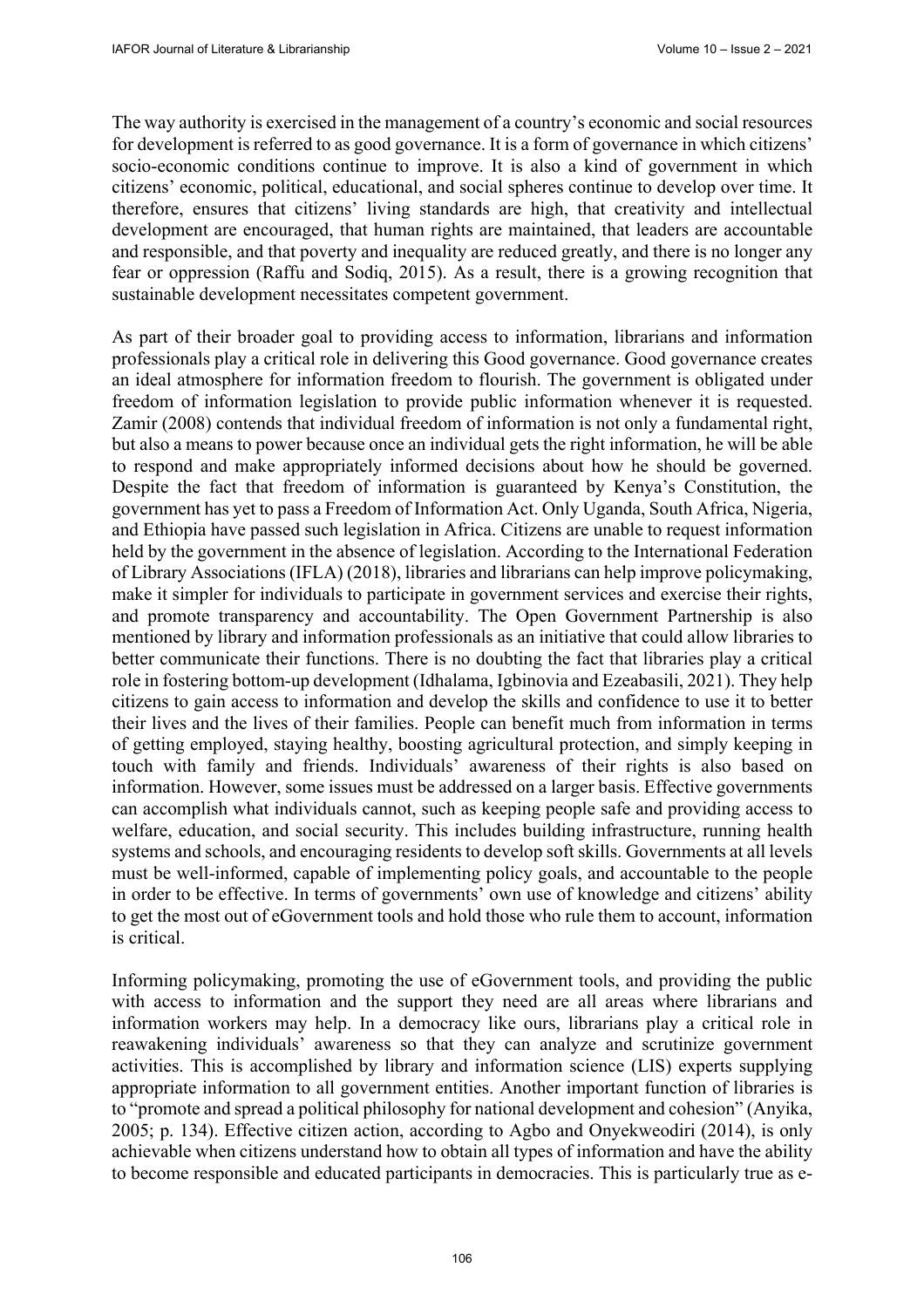government develops. Libraries provide both physical and virtual civic places where residents can freely express themselves, discuss common interests and concerns, and pursue what they believe is in the public interest. Finally, civil society is ensured by free speech among knowledgeable citizens, and civil society, in turn, provides the social capital required to realize common goals. "Perhaps no venue in any community is fully democratic as the town library," Lady Bird Johnson said, as recounted by Ogbonna (2013, p. 70). The only criterion for admission is that you are interested. Information, according to Wright (2001), fosters and empowers citizens' engagement in the democratic process; it upholds the rule of law and provides a viable avenue for the injection of public opinion, as quoted by Bhatti (2010). Information informs political leadership's policy-making process, all of which contributes to the establishment of long-term peace for the benefit of the state.

General Muhammadu Buhari is the man Nigerians demanded, wanted, and got; a man with an excellent record of service and experience in Africa. His personal life is already a model, and his public records will serve as a national curriculum for younger Nigerians to mimic and assimilate as the most important civic education they will ever receive. His selflessness and patriotism earned him the title of selfless and patriotic leader, and everyone must work hard to ensure his success. Buhari is without a doubt God's chosen, his political win is a form of remuneration, while it also serves as a summons to greater sacrifice (Muhammad, 2015). General Buhari restated his government's intention to battle corruption, insecurity, and unemployment in a TVC interview in April, according to Muhammed (2015). He outlined and emphasized these three points throughout his campaign. He neatly and wonderfully reduced all of the world's problems into these three fundamental issues. The economy would automatically stabilize, meet the demands of the citizens, and build the necessary resilience to endure international turbulence or pricing disorder if well-articulated and pursued. Designing his agenda in this manner is fulfilling his job, and using aggressive language to underline the magnitude and weight of the work before his government, as he was trained to fight for the country's unity and cohesiveness. President Muhammadu Buhari's three-point program, which included anti-corruption, restoring the economy, and securing the country, was so appealing since it encapsulated the country's current needs that Nigerians easily bought into it in 2015. Buhari's reputation as an "upright" and "no-nonsense" leader was the icing on the cake. Five years later, the economy appears to be the only source of hope, thanks in large part to the valiant efforts made by the Central Bank of Nigeria, CBN, under Godwin Emefiele, to lead the Federal Government's fiscal policy responses at every turn.

According to Thisday Newspaper (2020), President Muhammadu Buhari recently listed nine policy concerns that will occupy his attention for the duration of his term when welcoming some new ambassadors to Nigeria. The president stated that he will focus his efforts and resources on strengthening the economy, combating poverty, boosting access to excellent education, healthcare, and national security, as well as combating corruption. The unusual agenda has sparked a slew of concerns, as one might expect. What went wrong with the administration's three-pronged policy directions of safeguarding the country, reviving the economy, and combating corruption over the previous couple of years? What happened to the agenda that the president promised during his re-election campaign? Indeed, the main opposition, the People's Democratic Party (PDP), has slammed the president's new policy focus as an admission of failure, claiming that five years into his presidency, he is still campaigning and "reeling out hollow promises." In response, the presidency stated that the primary topics of an election campaign are not the same as the objectives that have been established, nor the policies that must be developed and implemented. As "no administration elected for two terms could ever justify continuing merely to deliver the agenda it set in the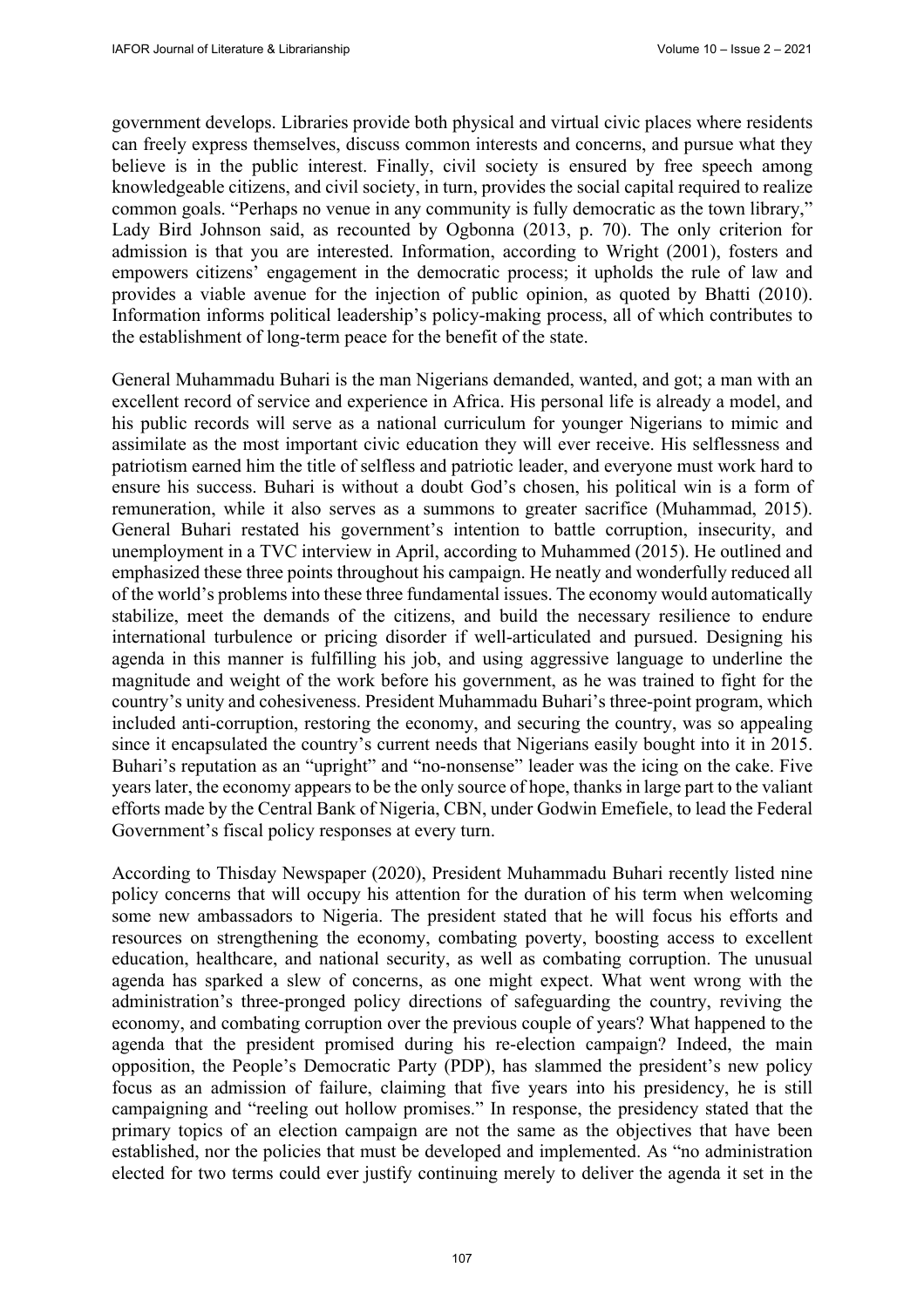first election campaign," it claims that governance is dynamic, just like society. As the situation of Nigeria is compared to sister countries, there are allegations and counter-accusations among political parties and individuals.

Some people believe that the current leadership has failed Nigerians miserably, while others disagree. LIS professionals are major stakeholders in the country due to the major role they play in dispensing information to the government and the governed. In this direction, the paper is focused on X-raying the million-point agenda of the Nigerian government by library and information professionals in the country.

#### **Statement of Problem**

It is very clear today that around the globe, there is a plethora of challenges that world leaders face which are not limited to economic downturn, corruption, terrorism, health issues just like the outbreak of the corona virus, the HIV, and Ebola diseases. What is central in times like this is the ability of various governments to take adequate and commendable steps in order to tackle the problems facing the countries. No doubt, there are developed, developing, and underdeveloped nations, but the zeal and zest to find solutions to a country's challenges are very paramount. Some world leaders appear to be proactive while others seem to be "preactive". In the case of the latter, citizens will not only be dissatisfied but feel neglected by their governments thereby leading to civil disobedience and frequent protests. If this is not properly checked, it could lead to the dethronement of constituted authorities and secession. African countries, especially Nigeria has its own fair share of the global challenges (Idhalama, 2020) which some opined are insecurity, economic meltdown, corruption, poor standard of education, and others. But this is not an outright opinion as other citizens are of the opinion that the current Nigerian government should be commended for rescuing the country from total collapse. This is therefore not too surprising as Nigeria runs a multi-party system where opposition parties may want to indulge in constructive criticism while the party in power tries to justify actions taken in repositioning the country. The Nigerian state is said to be made up of thirty six (36) states (and Federal Capital Territory), six geopolitical zones, and a population of over 200 million people. To this end therefore, one may not be taken aback if there are different perceptions about the government. The various recent agitations from different regions in Nigeria; demanding government to be more responsive have therefore prompted the researchers to embark on this study. The library and information professionals were deliberately selected as respondents based on the premise that they have more access to information of all kinds. This information may also relate to the activities of government and how satisfied are the people.

## **Objectives of the Study**

The sole objective of this study is X-raying the million-point agenda of Nigerian government by library and information professionals in the country. The "million-point agenda" is just a concept developed by the researchers which is used to draw the attention of readers to too many agenda of government that are being introduced and a reasonable number of them not being prosecuted. The points of agenda listed in the objective of this study are just a few selected ones by the researchers compared to what is in the public domain. To this end, the article will specifically analyze the following points of agenda as observed by library and information professionals: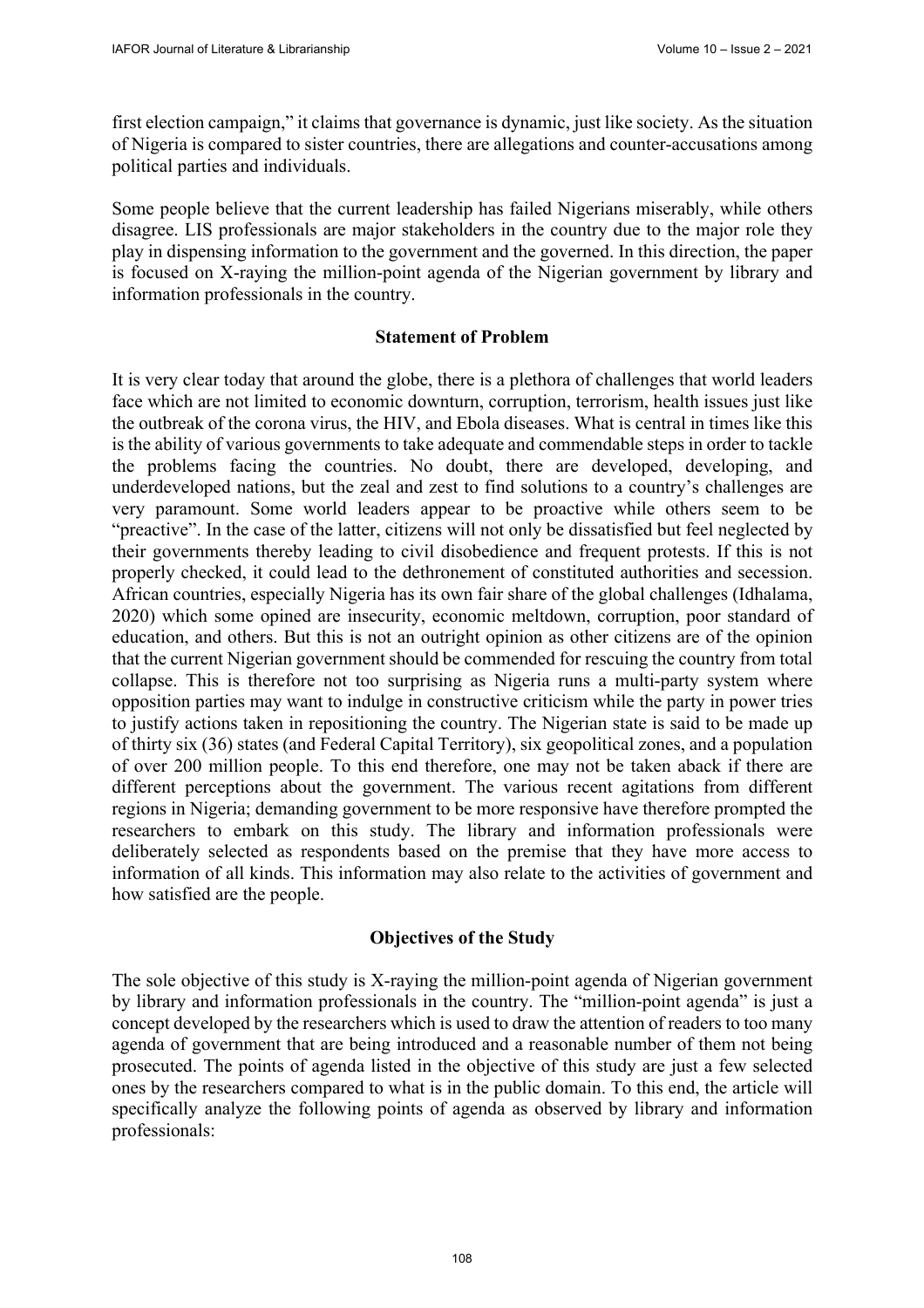- 1. To determine the state of corruption in the country as observed by LIS professionals in Nigeria.
- 2. To evaluate the level of insecurity as assessed by LIS professionals in Nigeria.
- 3. To assess the present situation of the Nigerian economy from the standpoint of LIS professionals.
- 4. To find out the current standard of education in Nigeria as seen by LIS professionals.
- 5. To determine how rule of law is being handled in the country as perceived by LIS professionals.
- 6. To proffer tangible solutions in saving the Nigerian country from disintegration.
- 7.

## **State of Corruption in Nigeria Today**

Corruption is without doubt one of the agenda items promised by Nigerian President Muhammadu Buhari's administration. As a result, library and information professionals, organizations, and other persons have differing perspectives on Mr. President's anti-corruption campaign. Pervasive corruption, according to Tade (2021), was a crucial straw that shattered the People's Democratic Party's 16-year hegemony in Nigeria. Nigerians expressed their dissatisfaction by voting for Muhammadu Buhari, the presidential candidate of the All Progressives Congress (APC), in the 2015 general elections. Buhari campaigned on a platform of fighting corruption, defeating terrorism, and repairing the economy. Corruption remained unabated six years into Buhari's two-term presidency. Buhari's anti-corruption campaign is built on three pillars: the Treasury Single Account, the Biometric Verification Number (BVN), and the policy of "Whistle Blowing." These have been praised, as they are seen as instrumental for higher savings. However, factors like "politicization of the anti-corruption struggle" and the refusal to examine allegations have tainted the fight. Some examples include the suspension of Ibrahim Magu, the acting head of the Economic and Financial Crimes Commission, on corruption accusations, and the alleged double standards in Buhari's treatment of his supporters. When anything goes wrong in a country, the elite are supposed to show concern and, if possible, propose a solution. This is a task that the Nigerian library profession has taken on, and it is hoped that it will bear fruits. Corruption has been acknowledged as a big concern worldwide, according to Adeleke, Alabede, Osayomi, and Iyanda (2021). Despite the fact that corruption is pervasive, its extent, kinds, and repercussions vary. Corruption is rampant in Nigeria, and it is to be blamed for the country's numerous socio-economic issues.

### **Level of Insecurity in Nigeria**

Many Nigerians, particularly library and information science specialists, now fear that the country is sitting on a keg of gun powder. Nigeria's President Muhammadu Buhari is in the middle of the storm, according to Africanews (2021), as criticism grows around him over the level of insecurity under his watch as the country's leader. Multiple conflicts afflict Africa's most populous country, ranging from a jihadist insurgency in the northeast to attacks by criminal gangs carrying out large kidnappings in the Northwest to separatists attacking security forces in the Southeast. There hasn't been a day, or even an hour, that the press hasn't reported a murderous attack or a kidnapping. Buhari has been chastised from all sides for failing to address insecurity. On April 26 of 2021, the violence reached a peak, with numerous deaths. Some Nigerian internet users suggested renaming the day "Black Monday" on social media, while others countered, "In Nigeria, there is no longer a day that isn't a black day." As a result, the parliament requested that the president proclaim a state of emergency. At the same time, a flurry of declarations from members of Parliament, local governors, and even Nobel laureate Wole Soyinka urged President Buhari to keep the violence under control. "Our country is at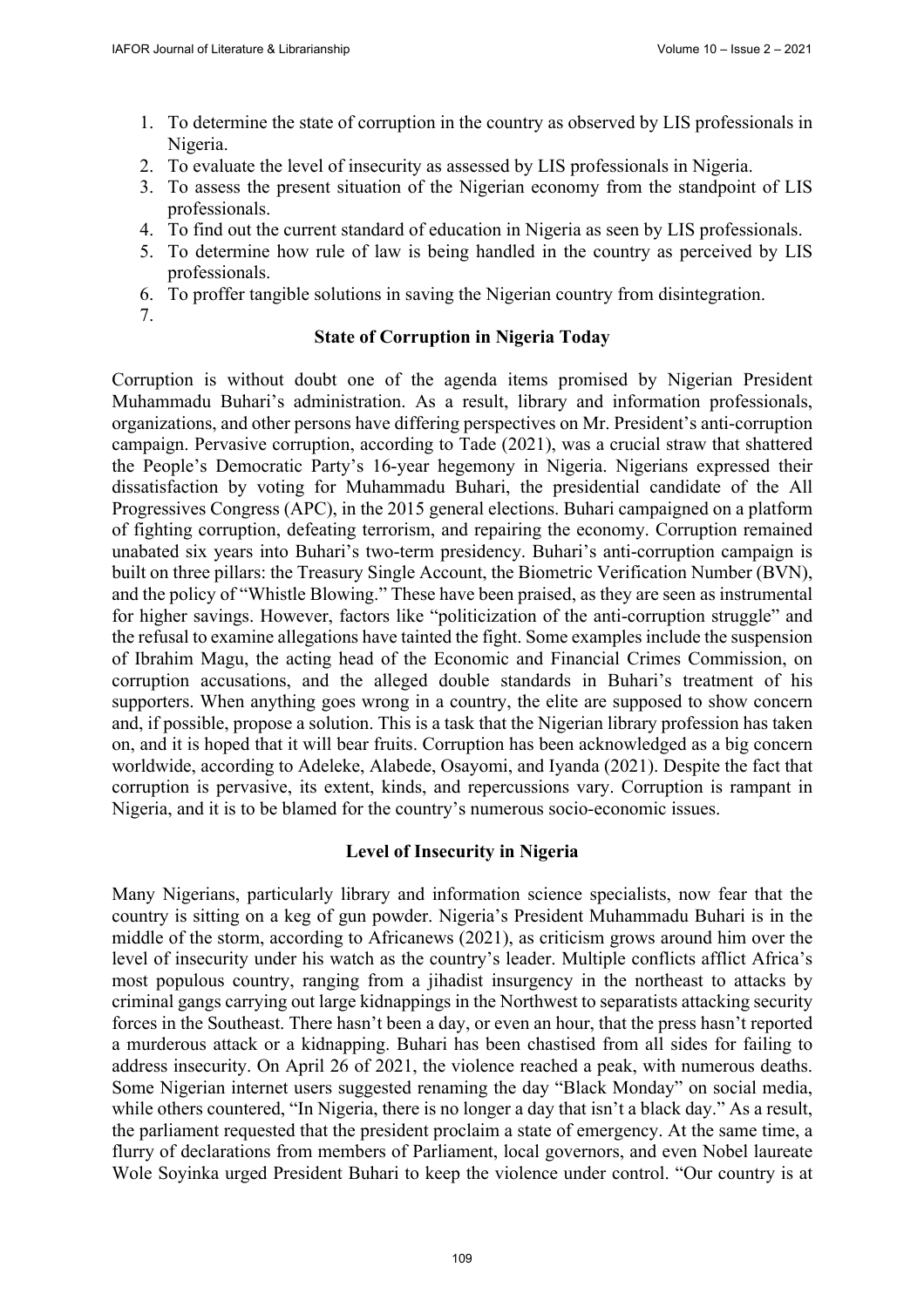war. Those who have demonstrated their weakness and incapacity must learn to swallow their pride and seek assistance", Soyinka pleaded. Obi, on his part (2015), noted that insecurity and terrorism have been a significant challenge to the Nigerian government in recent years.

The operations of the Islamic sect Boko Haram have resulted in the loss of lives and property across Nigeria, particularly in the North. Bombings, suicide bomb attacks, random shootings of unarmed and innocent residents, burning of police stations and churches, kidnapping of schoolgirls and women, and other actions are among them. Kidnapping, rape, armed robbery, political crises, murder, and the damage of oil installations by Niger Delta militants, as well as attacks carried out by Fulani Herdsmen on specific towns in the North and South, have all contributed to the country's instability and insecurity. Nigeria has been designated as one of the world's most dangerous countries. In contrast to the aforementioned viewpoints, Nigerian Defense Minister, Magashi (2020) stated emphatically that the security of lives and property has greatly improved in recent years. This is what he said on Channels TV, Nigeria's most popular national television station.

### **How the Rule of Law is Being Handled in The Country**

The subject of taming the overwhelming impulses of rulers or powerful members of society has troubled legal philosophers and political theoreticians for decades, dating back to the dawn of human society. Rule of law has been directed on ensuring that the rulers and powerful members of society operate in a manner that is not only rational but also humane. This is to ensure that power is not wielded at the expense of society's weakest members. The rule of law, according to the United Nations (UN) system, is a principle of governance in which all public and private persons, institutions, and entities, including the state itself, are held accountable to laws that are publicly promulgated, equally enforced, and independently adjudicated, and are consistent with international human rights norms and standards. It necessitates measures to ensure that the supremacy of the law, equality before the law, accountability to the law, fairness in the application of the law, separation of powers, participation in decision-making, legal certainty, avoidance of arbitrariness, and procedural and legal transparency are all adhered to. According to Kolawole (2019), Nigerian President Muhammadu Buhari has demonstrated a startling disrespect for the rule of law and human rights since taking office on May 29, 2015, disobeying judges on at least 40 instances. His rhetoric has emphasized the fight against corruption, but his repeated disobedience of court decisions, contempt for courts, and egregious breaches of human rights while in office call into question his dedication to eliminate fraud. It is difficult to stress the importance of this disrespect for court rulings, not just for the rule of law, but also for effective respect for constitutional and international human rights including freedom of expression, peaceful assembly, association, and information access. Abubakar Malami, Buhari's attorney general, once claimed that the rule of law is defined by the authorities. But contrary to that standpoint, only an independent and impartial body, not the attorney general, has the authority to address any alleged legal errors in subordinate courts. Human rights lawyer Femi Falana obtained court decisions that have yet to be implemented, including a verdict by Nigerian courts demanding the release of Islamic Movement of Nigeria leader Sheikh Ibrahim El-Zakzaky and his wife, Zeenah, from wrongful confinement (Kolawole, 2019). According to Akhabue (2013), one of the major problems in the Nigerian polity is the "holy cows" attitude. Those who believe they are a member of the "holy cows" believe they are above the law, or, to put it another way, they believe they are not subject to the law. On this score, the majority of Nigeria's powerful people can do whatever they want and get away with it. These high-ranking officials cut across the political spectrum. They could be involved in politics or the business world. The aforementioned is known as the culture of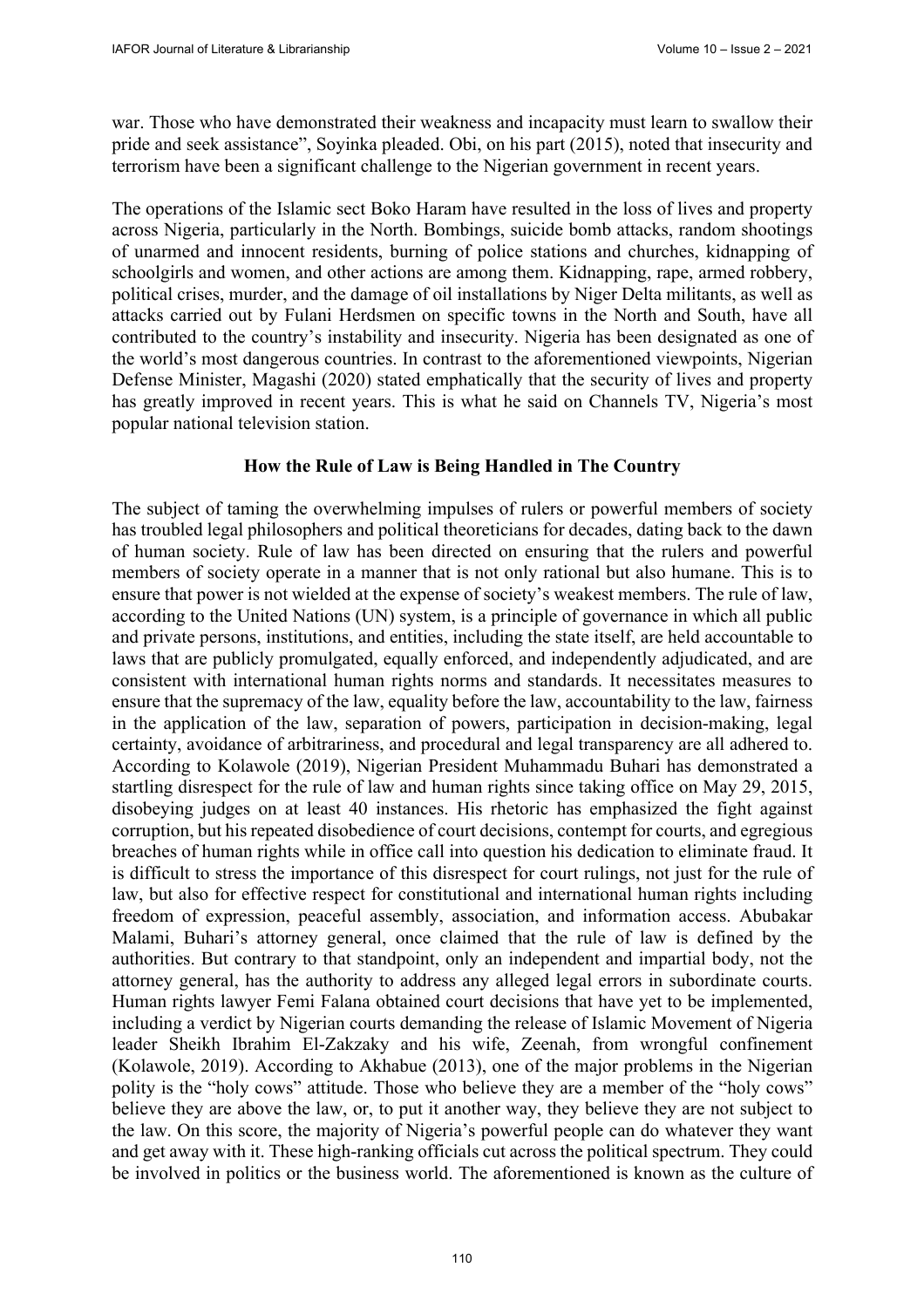impunity. The government is the primary perpetrator of this culture of impunity. Since the inception of the current democratic dispensation, which was initiated by former President Olusegun Obasanjo, there has been a complete disdain for the concepts of separation of powers and the rule of law. The recent events in Nigeria represent an internally driven massive assault on the constitution, a deflation of the rule of law, and the entrenchment of impunity.

## **Saving Nigeria from Disintegration**

The problem of underdevelopment, high poverty, inequality in resource distribution and wealth control, as well as the socio-political composition of the Nigerian state, creates tension, instability, and insecurity, as well as countless agitations for restructuring, fairness, justice, and equity, including the Biafra agitation. According to Adibe (2017), agitations surrounding Biafra have drowned out other separatist agitations, producing the false impression that Biafra is the country's lone separatist threat. The truth is that separatist movement can be found in almost every part of the country, indicating that Nigeria's nationhood is still on precarious ground. Separatism is heard among the Yoruba in several forms, from a direct call for the Oduduwa Republic to those advocating for a Sovereign National Conference to determine whether the country's federating units still wish to remain together and, if so, under what conditions. There are occasional aspirations for Arewa Republic in the north, and some refer to the "north" as if it were "a country within a country." Apart from the call for the Niger Delta Republic, regional activists' demands for "resource control" have shades of separatism ingrained in them. In essence, there is a widespread sense of alienation and dissatisfaction among the Nigerian federation's many parts, a scenario that has exacerbated mistrust and fueled separatist activity. However, because no referendum has ever been held in any of the districts advocating for independence, it is difficult to tell whether the leaders of the various separatist parties truly represent the interests of the people in those areas or if the agitations are just a front to pursue other agendas. Many Nigerians, especially librarians and information professionals, are concerned about the country's future, which is why many stakeholders have spoken out about the country's fragmentation. Afenifere, a pan-Yoruba socio-political party, has urged President Muhammadu Buhari to save the country from disintegration by heeding calls for restructuring, according to Adebanjo (2021). According to the group, this is the only way to prevent the country from disintegrating further. Ayo Adebanjo, the group's acting National Leader, made the announcement following a meeting at his country residence in Ogbo Ijebu, Odogbolu Local Government Area, Ogun State. He also recommended President Buhari to put the idea of general elections in 2023 to rest unless the country is restructured to a federalist course. Good administration, the provision of basic facilities, and national debate, according to certain librarians in the country, are the only things that can keep the country from seceding… So many people in the country today, are concerned about disproportionate federal government selections, as well as the country's ongoing security issues. Economic hardship has been a major source of concern too for many residents since it has become difficult to meet basic demands.

### **Methodology**

The research was conducted using a descriptive survey research approach. This approach was chosen for the study because it used data to define library and information professionals in the context of assessing the Nigerian government's million-point plan. The study's participants were librarians and information specialists who were members of the Nigeria Library Association (NLA) Google group (official online platform for librarians in Nigeria). The presence of the COVID-19 pandemic at the time of data collection influenced the choice of this population group, which imposed social separation and made it impossible to physically gather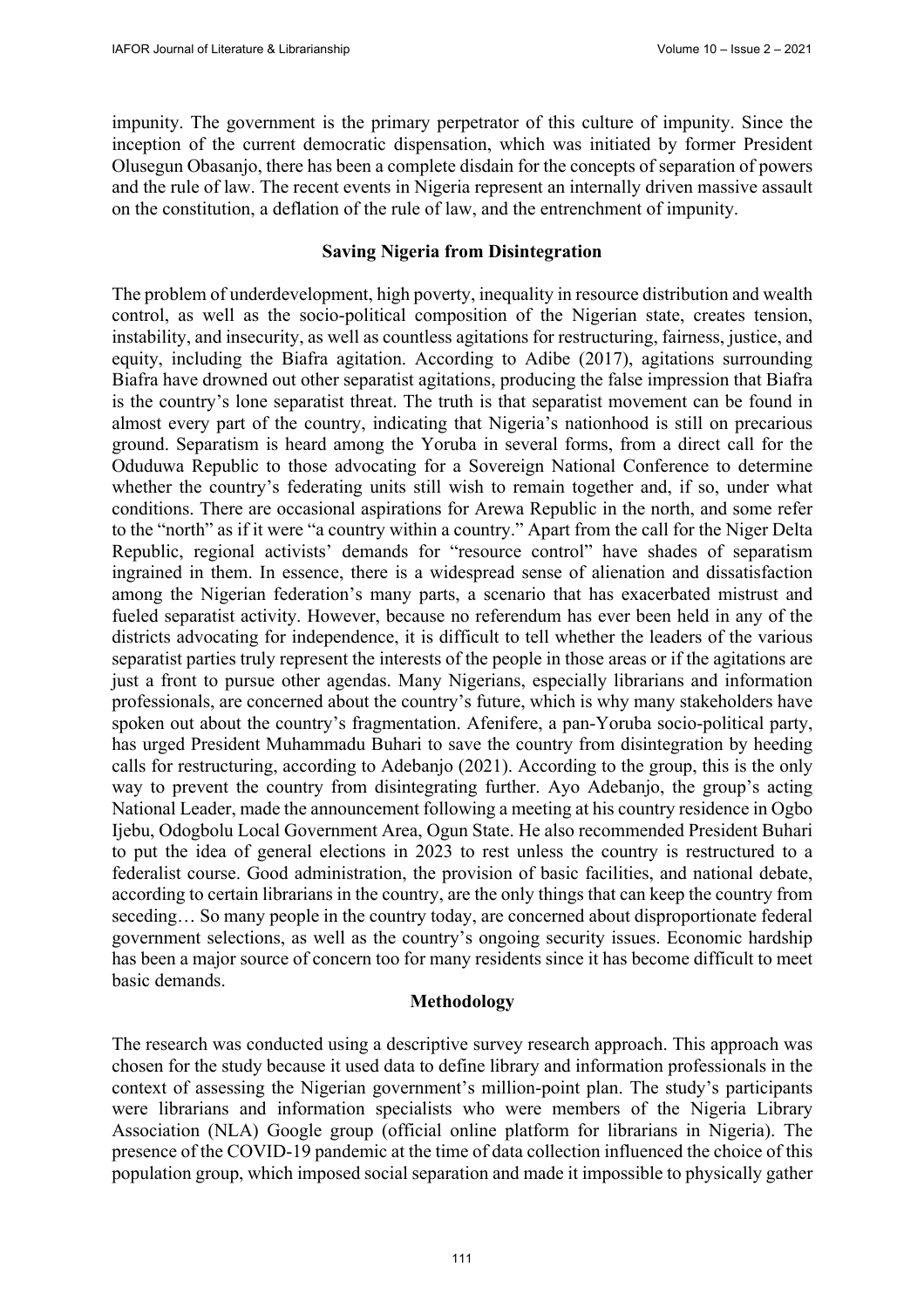data from the study's respondents. The strength of this population group is that it is made up of library and information professionals from all walks of life, regardless of demographics, geographic distribution, library affiliation, or career level. The structured questionnaire was used as a data gathering tool. There were seven sections to the questionnaire. The first section dealt with the respondents' demographic data, such as their gender, age range, institutional affiliation, and highest educational qualification.

Sections two through seven elicited information from respondents in accordance with the study's objectives. Items for each section were created based on a review of the literature and the researchers' prior knowledge of the situation of Nigeria. The replies were based on a fourpoint Likert scale with scoring points ranging from four to one for each concept. This means that for each concept, the criterion mean was 2.5. Using Google Forms, the instrument was transformed into an online survey. The survey's initial section includes a letter to respondents that satisfies the ethical requirement of telling respondents that participation in the study is voluntary and assuring them that the results would be used solely for research purposes. The web link was put on the NLA platform, and members of the platform were asked to respond. To ensure optimum participation, a reminder message was issued after three weeks. The online poll was closed to new responses after the four weeks allotted for data collecting were up. The study drew 120 library and information professionals, according to the survey response summary. Table, frequency, percentages, mean, and standard deviation descriptive statistics were used to retrieve and analyze the data (SPSS version 23). The researchers calculated the mean by adding the sum of each item's scores and dividing by the sample size (n). The standard deviation, on the other hand, is a measurement of the spread of scores over a collection of data.

## **Analysis of Data**

## **Table 1**

*Gender* 

|        | Frequency | Percent |
|--------|-----------|---------|
| Male   |           | 43      |
| Female |           |         |

Table 1 above shows that 43.4 percent of the respondents are male while 56.7 percent are females. This indicates that the female respondents are more than their male counterparts. This may be due to the fact that in Nigeria for instance, more ladies are into librarianship than men.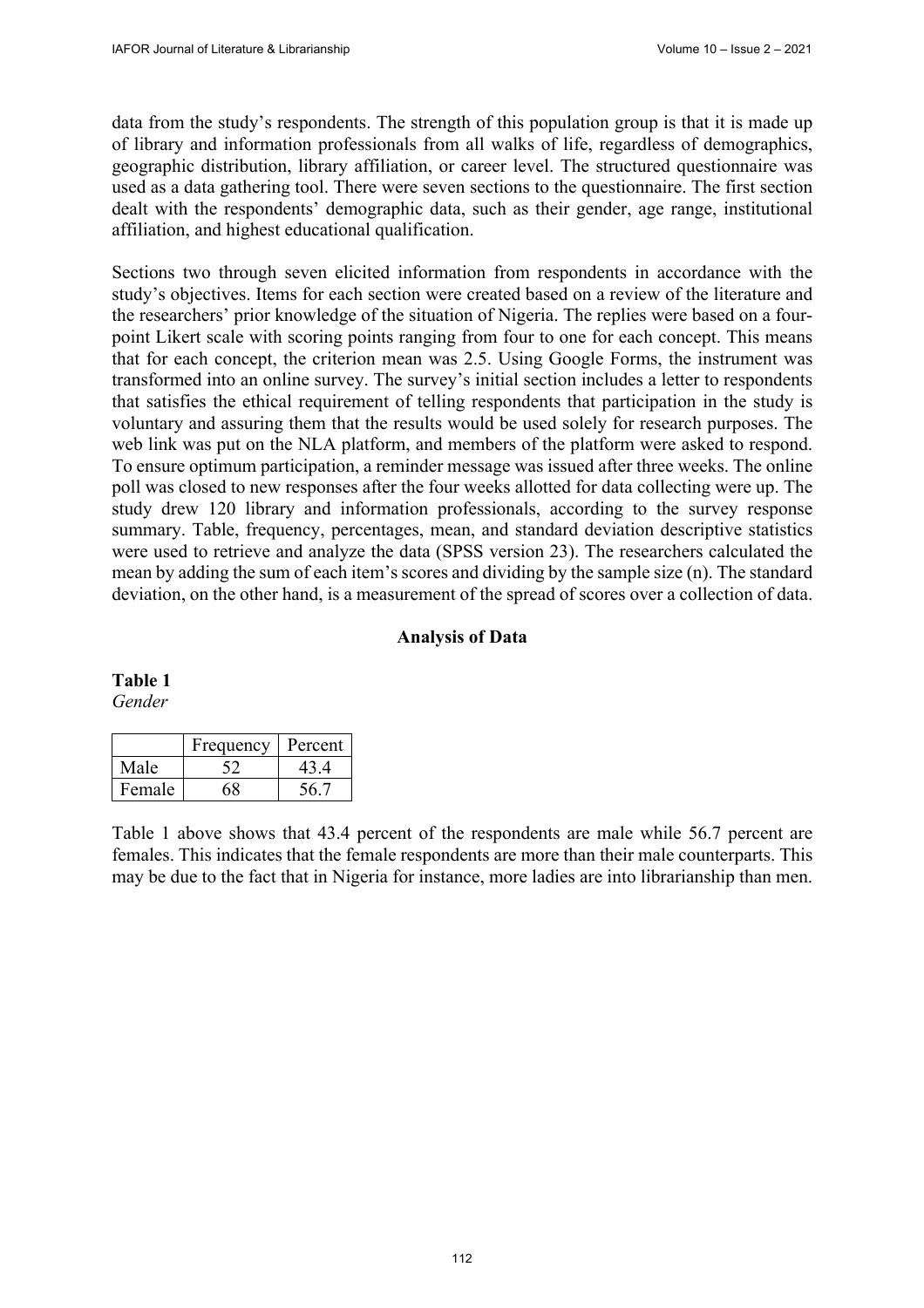*What is the State of Corruption in Nigeria?*

| S/<br>N          | Question                                                              |                | <b>Strongly Agree</b> |    | Agree |    | Disagree  |           | Strongly<br>Disagree | Mean | Std.<br>Deviation |  |  |
|------------------|-----------------------------------------------------------------------|----------------|-----------------------|----|-------|----|-----------|-----------|----------------------|------|-------------------|--|--|
| 1.               | Nigerian<br>government is<br>free from<br>corruption.                 | $\overline{2}$ | 1.7%                  | 1  | 0.8%  | 64 | 53.3%     | 53        | 44.2%                | 1.6  | 0.59              |  |  |
| $\overline{2}$ . | Government<br>is highly<br>corrupt.                                   | 82             | 68.3%                 | 25 | 20.8% |    | 7.5%      | 4         | 3.3%                 | 3.54 | 0.77              |  |  |
| 3.               | Anti-<br>corruption<br>officials are<br>also corrupt.                 | 71             | 59.2%                 | 36 | 30%   | 9  | 7.5%      | 3.3%<br>4 |                      | 3.45 | 0.77              |  |  |
| 4.               | There is<br>corruption in<br>every sector,<br>including my<br>office. | 56             | 46.7%                 | 42 | 35%   |    | 18<br>15% |           | 3.3%                 | 3.25 | 0.83              |  |  |
| 5.               | Fight against<br>corruption in<br>the country is<br>genuine.          | 9              | 7.5%                  | 15 | 12.5% |    | 66<br>55% |           | 25%                  | 2.03 | 0.82              |  |  |
|                  | Grand Mean                                                            |                | 2.77                  |    |       |    |           |           |                      |      |                   |  |  |

Source: Online Survey (2021)

Table 2 looks at the state of corruption in Nigeria as a country. Topping the table, 53.3% and 42.2% of respondents disagreed and strongly disagreed that Nigeria is free from corruption. Furthermore, 68.3 percent affirmed that the Nigerian government is highly corrupt and 59.2 percent of the responses are of the view that even anti-corruption officials are also corrupt. 46.7 percent believe that there is corruption in every sector, including their individual offices and finally, 55 percent of respondents disagreed that the fight against corruption in Nigeria is genuine. This simply indicates that there is massive corruption in Nigeria currently.

## **Table 3:**

*What is the Level of Insecurity in the Country?*

| S/N | Question                                                          |     | Insecurity in Nigeria<br>is currently very<br>high. |   | Insecurity<br>in Nigeria<br>is high. |         | Insecurity<br>in Nigeria<br>is low. |   | Insecurity<br>in Nigeria<br>is very low. | Mean | Std.<br>Deviation |
|-----|-------------------------------------------------------------------|-----|-----------------------------------------------------|---|--------------------------------------|---------|-------------------------------------|---|------------------------------------------|------|-------------------|
|     | What is the<br>level of<br>insecurity in<br>the country<br>today? | 106 | 88.3%                                               | 9 | 7.5%                                 | $0.8\%$ |                                     | 4 | 3.3%                                     | 3.81 | 0.61              |

Source: Online Survey (2021)

Table 3 has shown us that the level of insecurity in Nigeria today is painfully on the high side and this is indicated by the 88.3 percent of the respondents who noted with concern that the insecurity in Nigeria today is very high.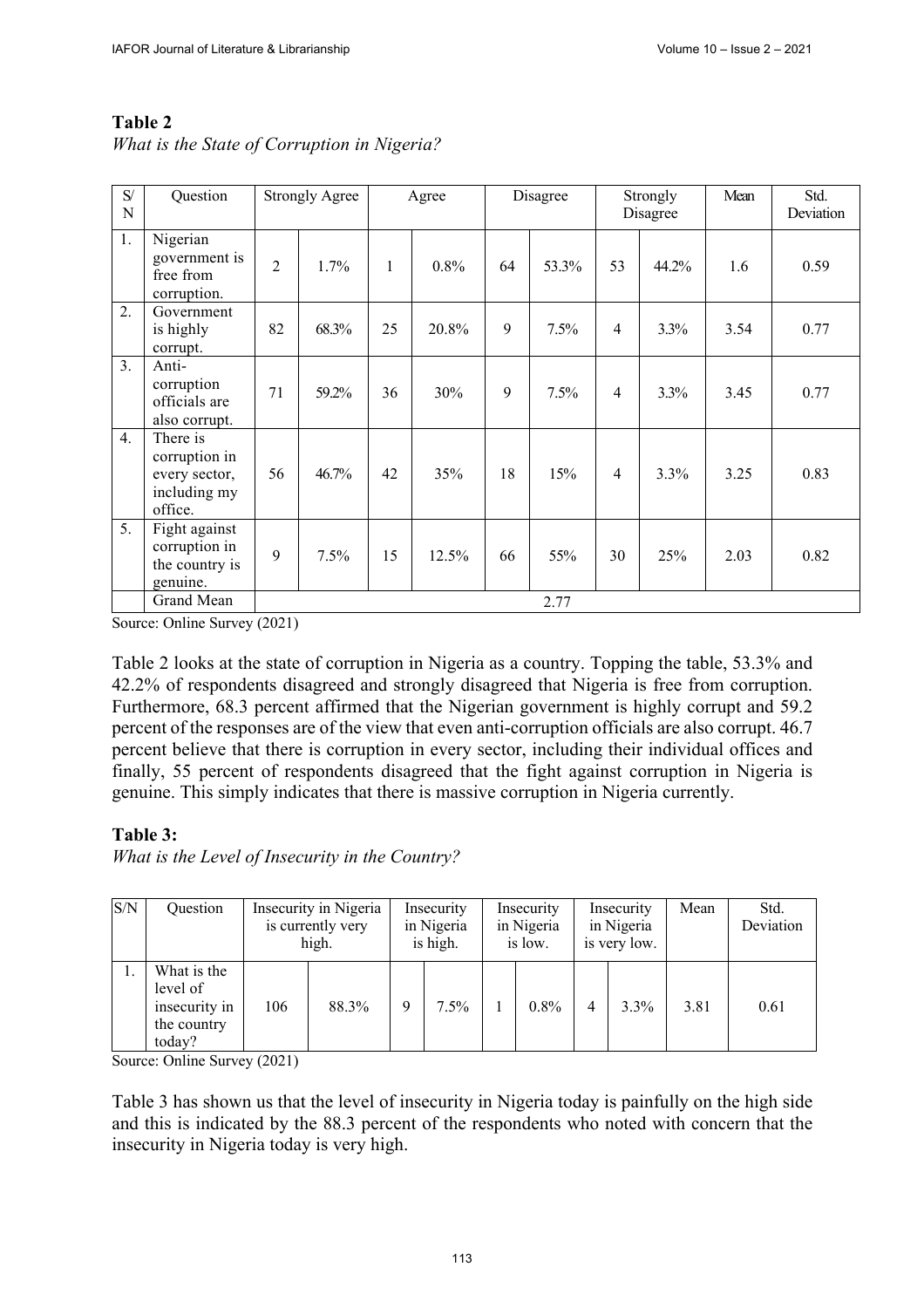*What is the State of the Economy?*

| S/<br>N          | Question                                                            |    | Strongly<br>Agree |                | Agree |    | Disagree  |                | Strongly<br>Disagree | Mean | Std.<br>Deviation |  |  |
|------------------|---------------------------------------------------------------------|----|-------------------|----------------|-------|----|-----------|----------------|----------------------|------|-------------------|--|--|
| 1.               | It is<br>difficult for<br>me to meet<br>up with<br>family<br>needs. | 59 | 49.2%             | 51             | 42.5% | 8  | 6.7%      | $\overline{2}$ | 1.7%                 | 3.39 | 0.67              |  |  |
| $\overline{2}$ . | I no longer<br>have<br>savings.                                     | 53 | 44.2%             | 47             | 39.2% |    | 18<br>15% |                | 1.7%                 | 3.26 | 0.77              |  |  |
| 3.               | The<br>Nigerian<br>GDP is now<br>high.                              | 25 | 20.8%             | 26             | 21.7% | 53 | 44.2%     | 16             | $13.3\%$             | 2.5  | 0.97              |  |  |
| 4.               | There is<br>good<br>standard of<br>living in<br>Nigeria.            | 7  | 5.8%              | $\overline{3}$ | 2.5%  | 74 | 61.7%     | 36             | 30%                  | 1.84 | 0.73              |  |  |
| 5.               | There are<br>good<br>economic<br>policies by<br>government          | 7  | 5.8%              | 22             | 18.3% | 57 | 47.5%     | 34             | 28.3%                | 2.03 | 0.83              |  |  |
|                  | <b>Grand Mean</b>                                                   |    | 2.60              |                |       |    |           |                |                      |      |                   |  |  |

Source: Online Survey (2021)

Table 4 studies the current state of the economy in Nigeria and the finding was that 49.2 percent of the respondents noted that they can no longer find it easy to meet up with their family responsibilities. Also, 44.2 percent affirmed that they no longer have savings of their own and 44.2 percent disagreed that the Nigerian GDP is now high. Meanwhile, 61.7 percent of people disagreed that there is a good standard of living in Nigeria and finally, 47.5 percent disagreed that there are good economic policies enacted by the government. In the final analysis, it is clear that Nigerian country lacks good economic policies.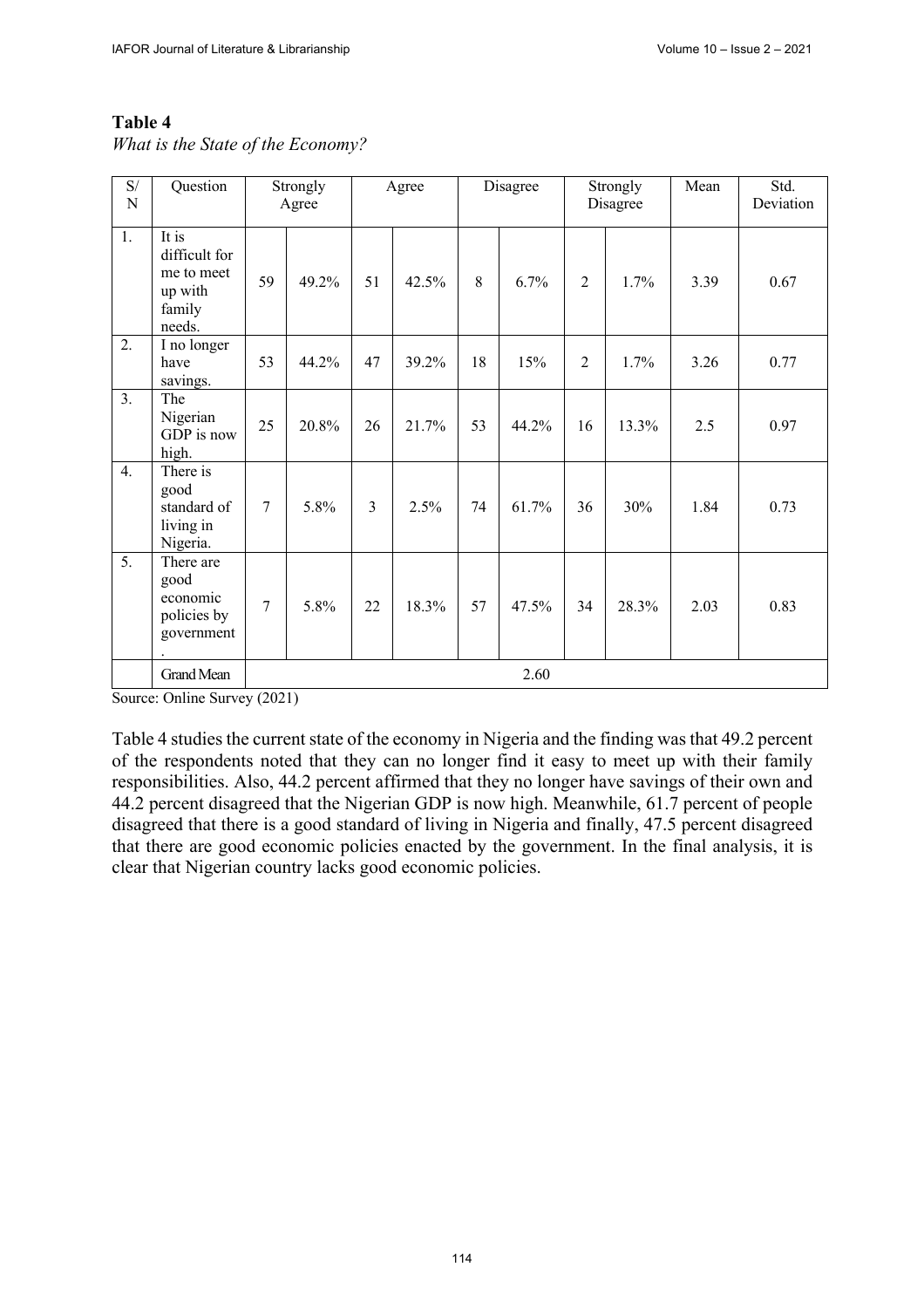*How is the Standard of Education in Nigeria?* 

| S/N | Question                                                                                      |                            | <b>Strongly Agree</b> | Agree          |       |       | Disagree |      | <b>Strongly Disagree</b> | Mean | Std.<br>Deviation |  |
|-----|-----------------------------------------------------------------------------------------------|----------------------------|-----------------------|----------------|-------|-------|----------|------|--------------------------|------|-------------------|--|
|     | Nigerian<br>educational<br>standard is<br>higher than<br>sister African<br>countries.         | $\overline{4}$             | 3.3%                  | 16             | 13.3  | 74    | 61.7%    | 26   | 21.7%                    | 1.98 | 0.69              |  |
|     | <b>Education</b> is<br>being<br>deliberately<br>neglected by<br>government.                   | 65<br>54.2%<br>28.3%<br>34 |                       | 15             | 12.5% | 6     | 5%       | 3.32 | 0.88                     |      |                   |  |
|     | Teachers at<br>all levels are<br>being<br>motivated in<br>Nigeria.                            | $\overline{3}$             | 2.5%                  | 6              | 5%    | 74    | 61.7%    | 37   | 30.8%                    | 1.79 | 0.64              |  |
|     | Budgetary<br>allocation<br>for<br>education is<br>above<br>average.                           | 5                          | 4.2%                  | $\overline{7}$ | 5.8%  | 75    | 62.5%    | 33   | 27.5%                    | 1.87 | 0.69              |  |
|     | Researchers<br>in Nigeria<br>are<br>4.2%<br>18<br>15%<br>5<br>encouraged<br>by<br>government. |                            | 65                    | 54.2%          | 32    | 26.7% | 1.97     | 0.76 |                          |      |                   |  |
|     | <b>Grand Mean</b>                                                                             |                            |                       |                |       |       | 2.19     |      |                          |      |                   |  |

Source: Online Survey (2021)

Table 5 which is on the standard of education in Nigeria showed that 61.7 percent disagreed that Nigerian educational standard is higher than that of sister African countries. 54.2 percent agreed that education is deliberately being neglected by the government and 61.7 percent disagreed that teachers at all levels are being motivated in Nigeria. Again, 62.5 percent disagreed that budgetary allocation for education is above average and finally, 54.2 percent disagreed that researchers in Nigeria are being encouraged by their government. This has gone to show that the standard of education in Nigeria is sadly appalling. This is highly corresponded with the grand mean of 2.19 which is not up to 2.5.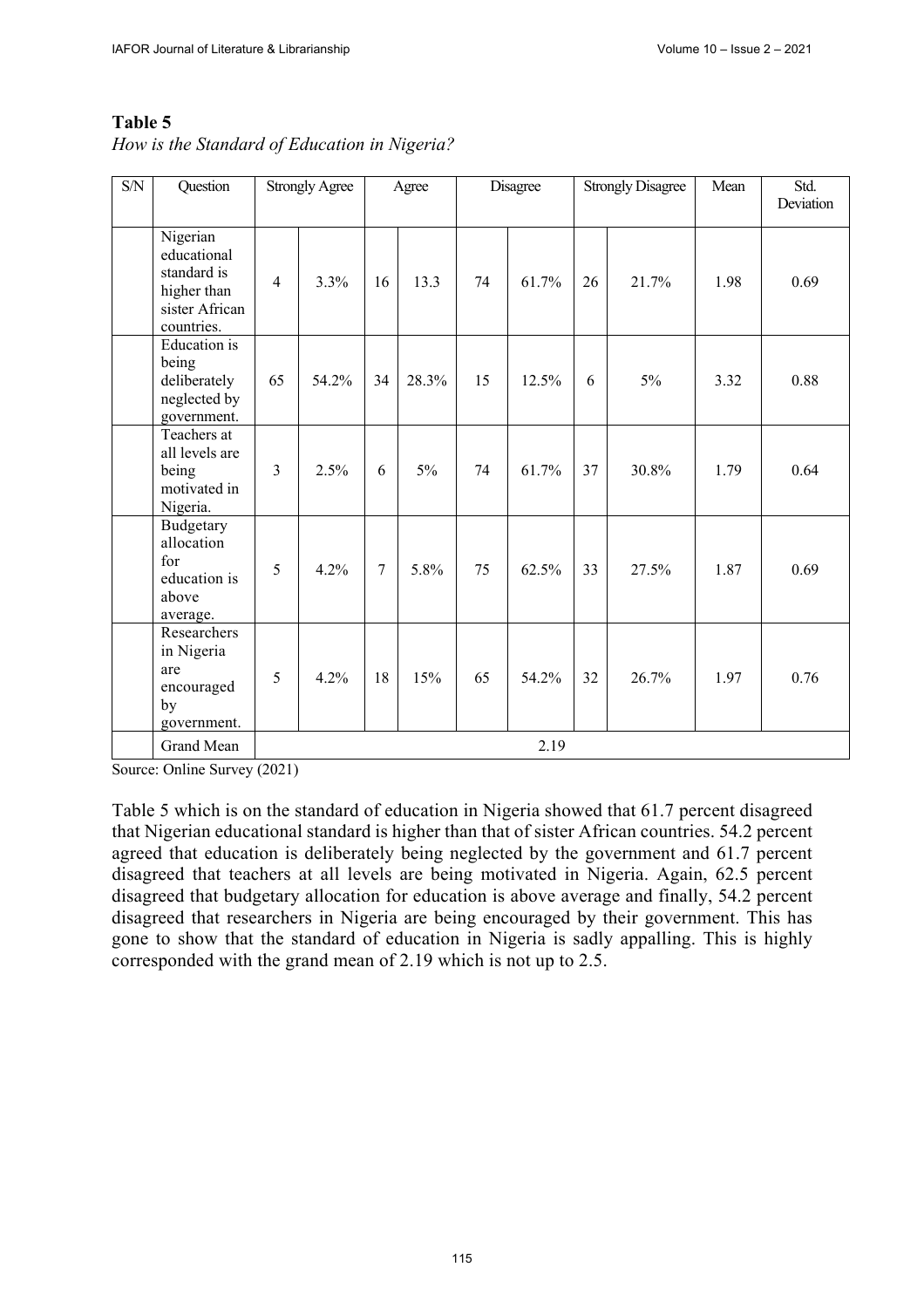| S/N | Question                                                                                    |                | <b>Strongly Agree</b> |                | Agree |    | Disagree |      | Strongly<br>Disagree | Mean | Std.<br>Deviation |
|-----|---------------------------------------------------------------------------------------------|----------------|-----------------------|----------------|-------|----|----------|------|----------------------|------|-------------------|
|     | There is<br>fairness in<br>the<br>application<br>of law in<br>the country.                  | $\overline{2}$ | 1.7%                  | 9              | 7.5%  | 75 | 62.5%    | 34   | 28.3%                | 1.83 | 0.63              |
|     | Separation<br>of power is<br>adhered to.                                                    | $\overline{4}$ | 3.3%                  | 15             | 12.5% | 74 | 61.7%    | 27   | 22.5%                | 1.97 | 0.69              |
|     | Governmen<br>t officials<br>are<br>thoroughly<br>punished<br>when they<br>break the<br>law. | $\mathbf{1}$   | 0.8%                  | $\overline{4}$ | 3.3%  | 71 | 59.2%    | 44   | 36.7%                | 1.68 | 0.58              |
|     | Court<br>orders are<br>$\overline{3}$<br>2.5%<br>9<br>obeyed by<br>government               |                | 7.5%                  | 72             | 60%   | 36 | 30%      | 1.83 | 0.67                 |      |                   |
|     | Human<br>rights are<br>being<br>violated by<br>people in<br>authority.                      | 68             | 56.7%                 | 23             | 19.2% | 18 | 15%      | 11   | 9.2%                 | 3.23 | 1.01              |
|     | Grand Mean                                                                                  |                |                       |                |       |    | 2.11     |      |                      |      |                   |

*How effective is the practice of the rule of law?* 

Source: Online Survey (2021)

From table 6, it is quite obvious that there is no practice of rule of law in Nigeria today. This was substantiated by 62.5 percent of the respondents who disagreed that there is fairness in the application of the rule of law. This was also followed by 61.7 percent of the respondents who disagreed that there is separation of powers among organs of government. 59. 2 percent of the responses disagreed that government officials are thoroughly punished when they break the laws of the land. In all, it is obvious that the practice of rule of law which is an important feature of any democratic nation has been relegated to the dustbin.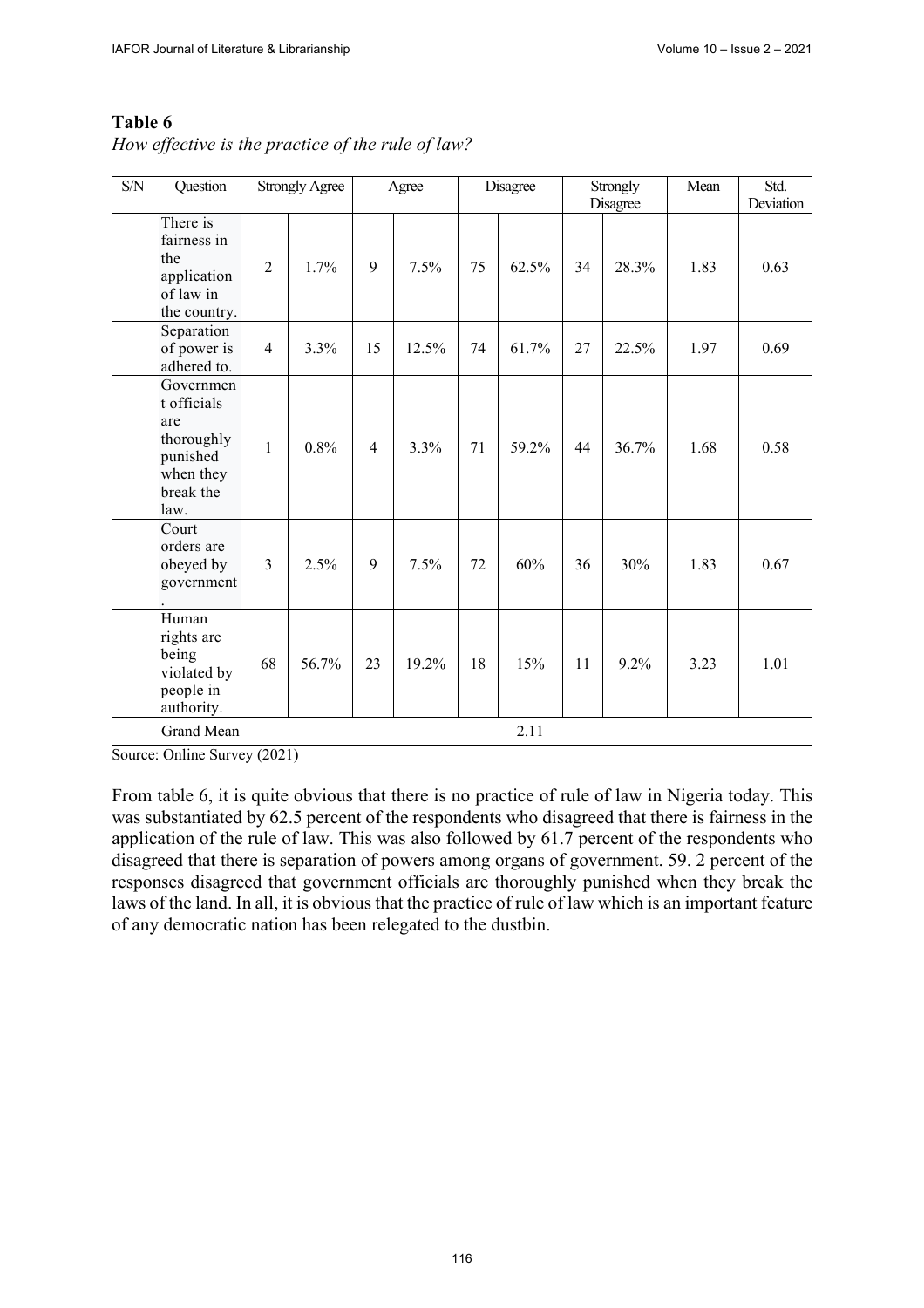| S/N | Question                                                                              |    | Strongly<br>Agree | Agree |       | Disagree       |       | Strongly<br>Disagree |         | Mean | Std.<br>Deviation |
|-----|---------------------------------------------------------------------------------------|----|-------------------|-------|-------|----------------|-------|----------------------|---------|------|-------------------|
|     | Respect for rule<br>of law.                                                           | 89 | 74.2%             | 27    | 22.5% | 4              | 3.3%  | $\overline{a}$       |         | 3.71 | 0.52              |
|     | Equality of all<br>states and<br>individuals.                                         | 81 | 67.5%             | 35    | 29.2% | 3              | 2.5%  | $\mathbf{1}$         | 0.8%    | 3.63 | 0.58              |
|     | Poverty<br>reduction.                                                                 | 89 | 74.2%             | 27    | 22.5% | 3              | 2.5%  | $\mathbf{1}$         | 0.8%    | 3.7  | 0.56              |
|     | Fairness in<br>political<br>appointments.                                             | 89 | 74.2%             | 28    | 23.3% | $\overline{2}$ | 1.7%  | $\mathbf{1}$         | 0.8%    | 3.81 | 0.54              |
|     | Massive<br>infrastructural<br>development.                                            | 95 | 79.2%             | 22    | 18.3% | $\overline{2}$ | 1.7%  | 1                    | $0.8\%$ | 3.76 | 0.52              |
|     | Call for a<br>national<br>dialogue/confere<br>nce.                                    | 75 | 62.5%             | 34    | 28.3% | 6              | 5%    | 5                    | 4.2%    | 3.49 | 0.77              |
|     | Adoption of<br>former President,<br>Goodluck<br>Jonathan's<br>national<br>conference. | 51 | 42.5%             | 48    | 40%   | 14             | 11.7% | $\overline{7}$       | 5.8%    | 3.19 | 0.89              |
|     | Grand Mean                                                                            |    |                   |       |       |                | 3.61  |                      |         |      |                   |

*How can Nigeria be saved from Disintegration?*

Source: Field Survey, 2021

Table 7 is on recommendations for saving Nigeria from disintegrating and some of the recommendations outlined are: respect for rule of law, equality of all states and individuals, poverty reduction, fairness in political appointments, massive infrastructural development and adoption of former President, and Goodluck Jonathan's national conference report with 74.2, 67.5, 74.2, 74.2, 79.2, 62.5 and 42.5 respective percentage responses.

## **Discussion of Findings**

Objective one is on the state of corruption in the most populous country in Africa which is Nigeria. Findings to objective one therefore showed that there appears to be some high level of corrupt practices in the country, Nigeria. In line with the findings of this study, Adeleke et al (2021) noted thus: In the world today, corruption is being identified as a terrible problem. Despite the fact that corruption is known to be widespread, it therefore varies in magnitude, also in types and consequences. Today in Nigeria, corruption is highly endemic, and it is said to be responsible for so many socio-economic problems in the Nigerian state. For objective two which is on the level of insecurity in Nigeria, it was found that insecurity as at today remains on the high side which is not only worrisome but disturbingly a threat to too many households. This is in sync with the position of Africanews (2021) when it was opined that Nigeria's President who is Muhammadu Buhari is currently in the eye of the storm as criticism and counter-criticism swells around his administration over the state of insecurity and terrorism under his watch as Nigeria's foremost leader. Africa's most populous country is now plagued by multiple conflicts, from a jihadist insurgency in the northeast to operations by criminal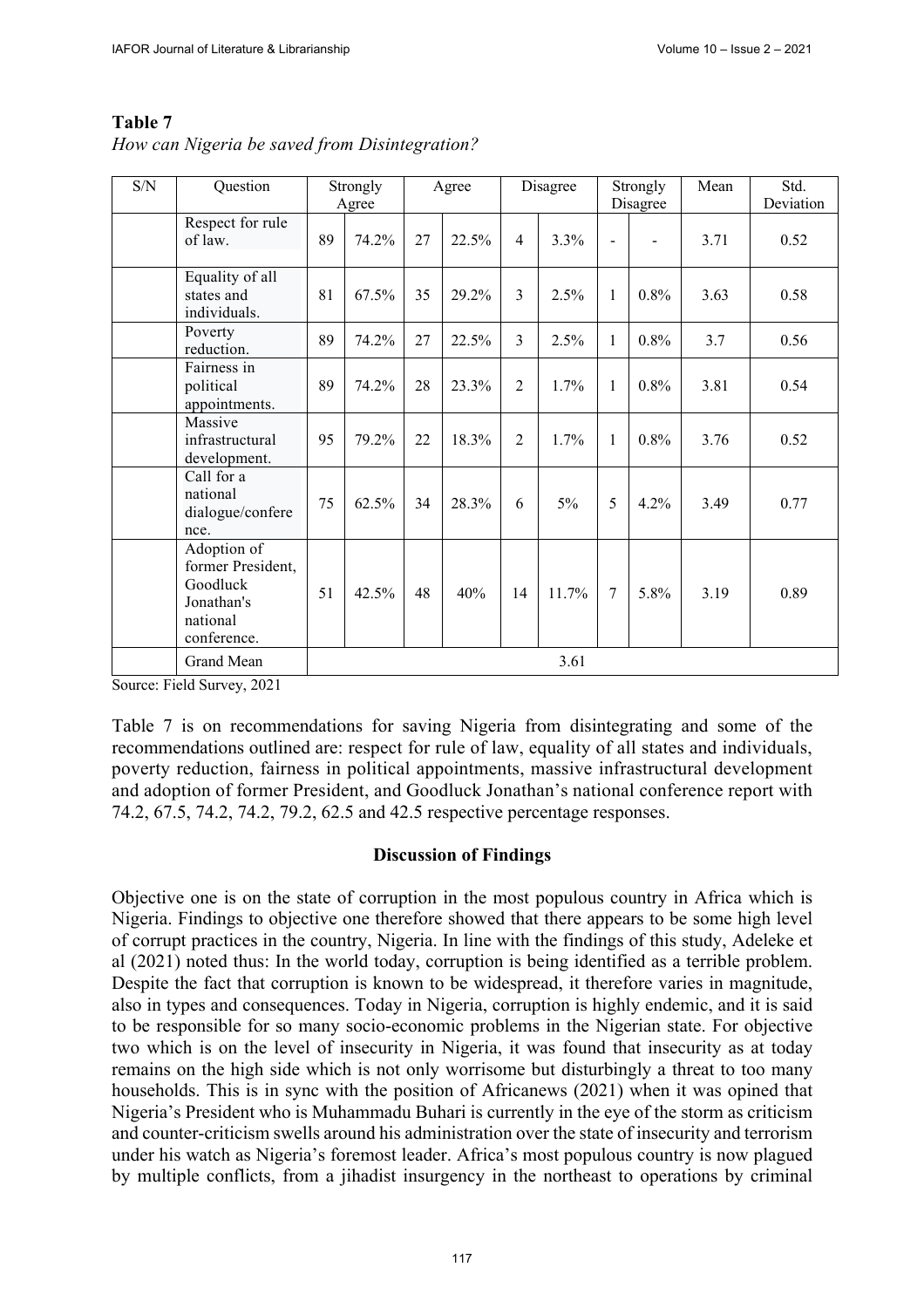elements carrying out massive kidnappings in the northwest of the country and separatists targeting security agents in the southeast.

Objective three's findings highlight the state of the Nigerian economy which is rated to be at its lowest ebb as the majority of the citizens now suffer poverty. This outcome corresponds with Imhonopi (2007) when he noted that Nigeria's economic story and history has been terribly characterized by frequent degradation and inconsistency, laced with increasing unemployment, inadequate social facilities, poverty, inadequate health care facilities, to mention just a few. This ugly state has, for the past many years, engaged the focus and attention of scholars who in turn, have shared their opinions on these unhealthy and negative trends which prove too complicated for a successful holistic study.

The fourth objective is on the current standard of education in Nigeria which indicated that education standard is quite low in the country. This, Ekundayo (2019) noted that Nigeria's system of education is in assorted mess of infrastructural decay, waste of resources, neglect and sordid conditions of service. The African country has above 10 million out-of-the-school children. That's known to be the highest in the world. Another 27 million of children in school are said to be performing poorly. Millions of the Nigerian citizens are half-educated, also, over 60 million – or  $30\%$  – are said to be illiterate.

The fifth objective is on how effective is the practice of rule of law. It was discovered that the concept of the rule of law is being undermined. This aligns with the opinion of Kolawole (2019) when he revealed that since assuming power on May 29, 2015, Nigeria's President Muhammadu Buhari has shown a stunning neglect for the rule of law and rights of citizens, ignoring judges on at least 40 occasions. The fight against graft has been an important facet of his rhetoric but his persistent violation of court orders, disdain for judges and flagrant disregard of human rights under his watch now puts into question his true commitment to ending fraud in Nigeria.

The last objective looks at how the Nigerian government can take requisite and deliberate steps in saving Nigeria from war and disintegration. Some of the issues noted by respondents are: problems of respect for the rule of law, equality of all states and individuals, poverty reduction, fairness in political appointments, massive infrastructural development, and the adoption of former President, Goodluck Jonathan's national conference report.

### **Conclusion**

In rounding off this research, effective government and governance are said to be a very important aspects of man's life without which life could be meaningless or end up in fiasco. When governance and politics are not well managed, the citizens including library and information professionals will no doubt, be at the receiving end. To this very end, the wellinformed elite should deliberately rise up to their duty by not just studying the current situation but also proffer recommendations and solutions to disturbing problems. The librarians and other information professionals belong to this learned class and as a matter of responsibility; they should be ready to provide answers to unanswered national questions. This they could do by constructive criticisms, lobbying and publishing research findings for those in government to be abreast of the lapses that are needed to be bridged. The outcome of this particular research could help in stabilizing the governance of developing countries especially Nigeria if keenly reviewed and adopted by various governments. It is therefore the expectation of the researchers that these findings will not end up in the government archives as has been commonly seen in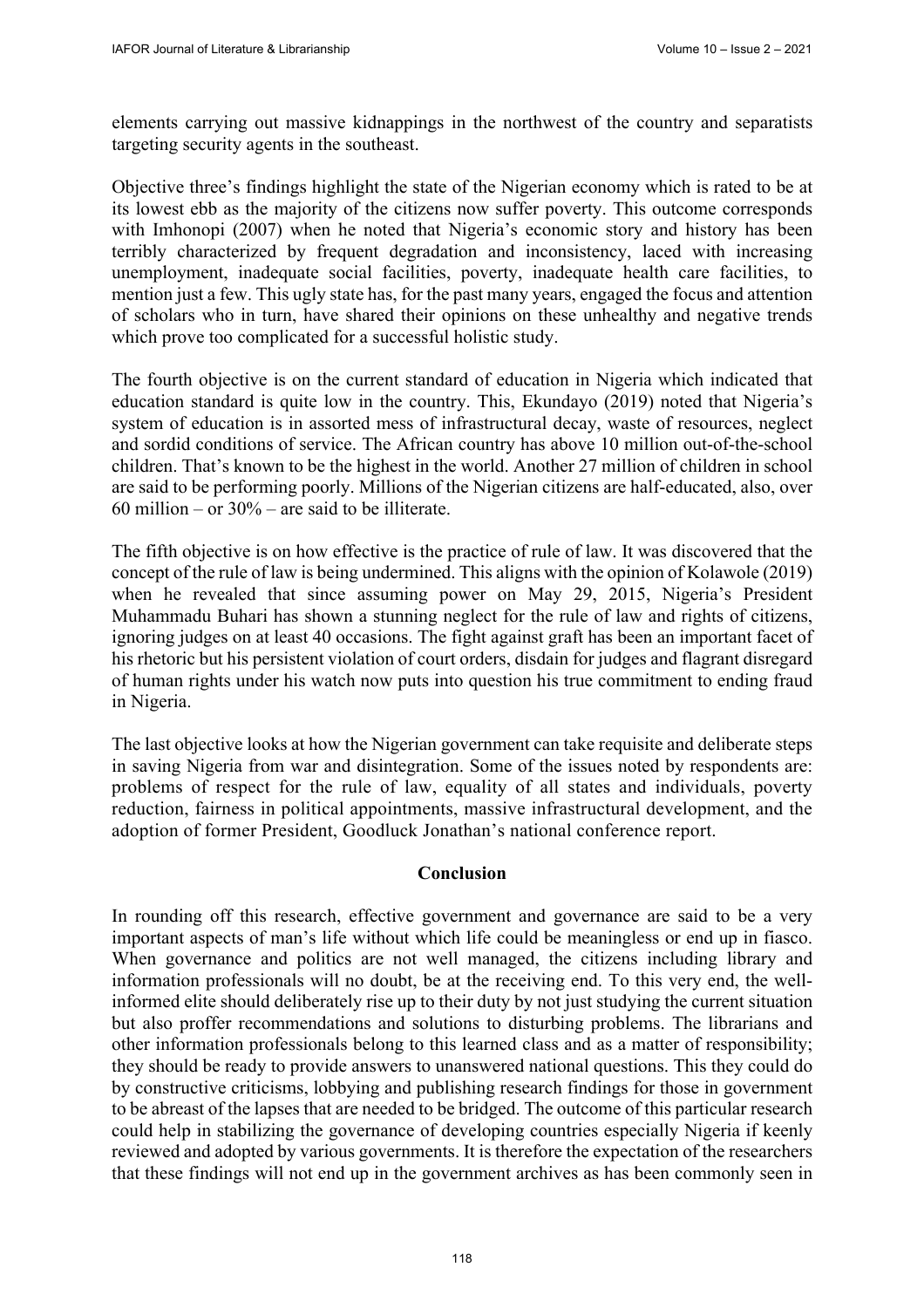many African countries. For the avoidance of doubt, some of the findings are: there appears to be some high level of corrupt practices in the country, Nigeria, insecurity as of today remains on the high side which is not only worrisome but disturbingly a threat to too many households, respondents have rated the economy to be at its lowest ebb as the majority of the citizens now wallow in poverty and agony, education standard is quite low in the country, the concept of rule of law is being undermined and finally, there are obviously deliberate steps to take in order to save Nigeria country from war and disintegration.

## **Recommendations**

The following recommendations were drawn from the study based on the findings:

- 1. All Nigerians, irrespective of position or social status must resolve to live a corrupt-free life.
- 2. Government and all security agencies must be on the alert and if possible, request international assistance.
- 3. Economic policies must be reviewed as a matter of urgency in Nigeria.
- 4. Education must be made easily accessible and funds made adequately available for educational institutions at all levels as prescribed by UNESCO.
- 5. Government must retrace its steps in order to respect rule of law and ensure that no citizen is above the law.
- 6. Library and information professionals should continue to keep government officials on their toes by regularly exposing their inadequacies to the citizens.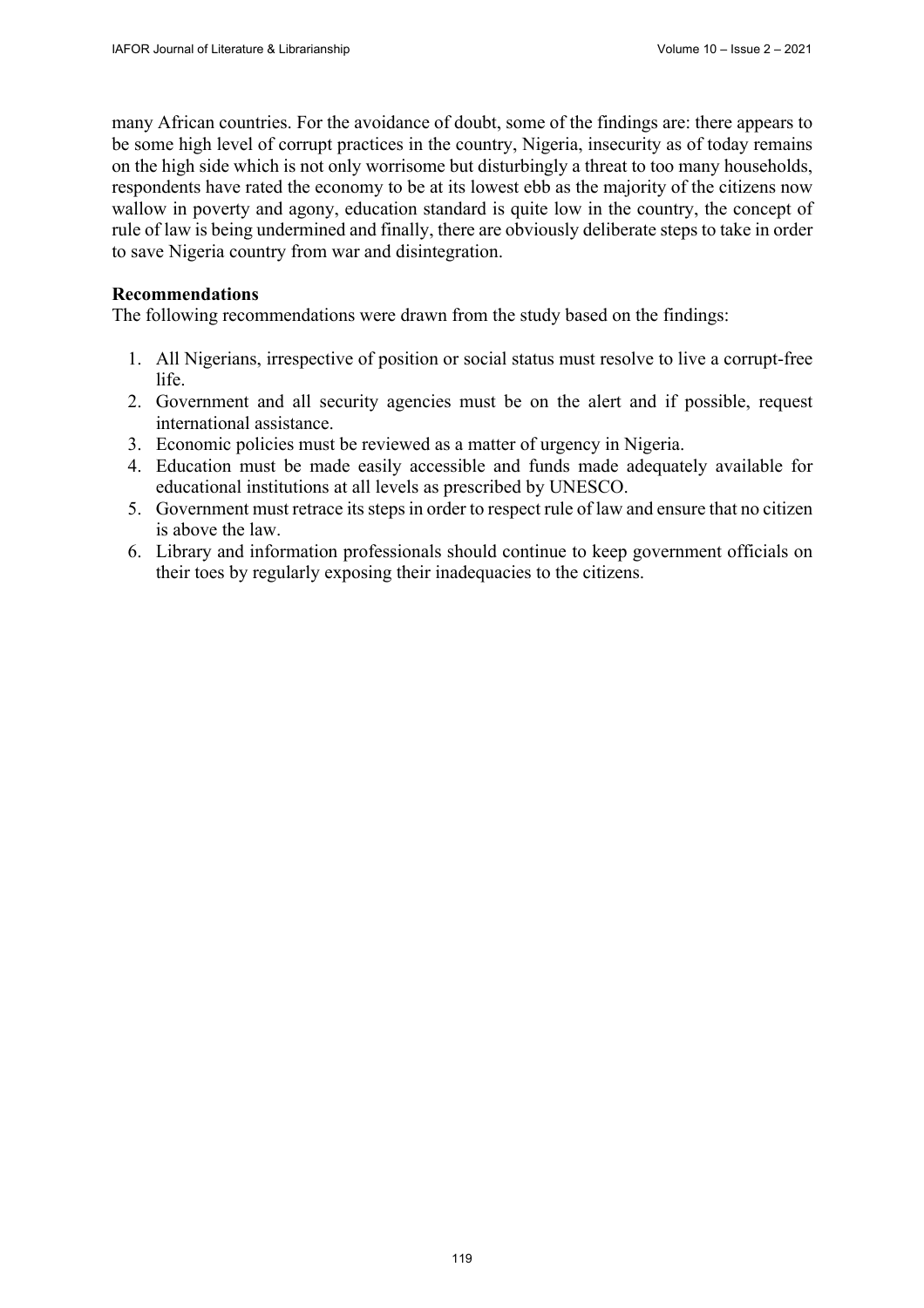# **References**

- Adebanjo, A. (2021). Nigeria is evidently dying. Retrieved November 22, 2021, from [https://pmnewsnigeria.com/2021/11/11/nigeria-is-evidently-dying-pa-adebanjo](https://pmnewsnigeria.com/2021/11/11/nigeria-is-evidently-dying-pa-adebanjo-speaksAdeleke)speaks
- [Adeleke, R.](https://pmnewsnigeria.com/2021/11/11/nigeria-is-evidently-dying-pa-adebanjo-speaksAdeleke), Alabede, O., Osayomi, T., & Iyanda, A. (2021). The geographies of corruption in Nigeria: understanding the patterns and correlates, *Journal of Financial Crime*, *28*(4), 1124–1140. <https://doi.org/10.1108/JFC-10-2020-0213>
- Adibe, J. (2017). Separatist agitations in Nigeria: Causes and trajectories. Brookings. Africa [in Focus. Retrieved November 22, 2021, from https://www.brookings.edu/blog/africa](https://www.brookings.edu/blog/africa-in-focus/2017/07/12/separatist-agitations-in-nigeria-causes-and-trajectories)in[-focus/2017/07/12/separatist-agitations-in-nigeria-causes-and-trajectories](https://www.brookings.edu/blog/africa-in-focus/2017/07/12/separatist-agitations-in-nigeria-causes-and-trajectories)
- Africanews (2021). Nigeria's Buhari faces backlash over worsening insecurity under his watch. Retrieved November 22, 2021, from [https://www.africanews.com/2021/04/30/nigeria-s-buhari-faces-backlash-over](https://www.africanews.com/2021/04/30/nigeria-s-buhari-faces-backlash-over-worsening-insecurity-under-his-watch)worsening-[insecurity-under-his-watch](https://www.africanews.com/2021/04/30/nigeria-s-buhari-faces-backlash-over-worsening-insecurity-under-his-watch)
- Agbo, A. D., & Onyekweodiri, N. E. (2014). Libraries are dynamic tools for national development. *Chinese Librarianship: an International Electronic Journal, 38*. <https://white-clouds.com/iclc/cliej/cl38AO.pdf>
- Akhabue, D. A. (2013). The rule of law-The Nigerian experience at fifty two. *International journal of law and jurisprudence. 6*(2). Retrieved November 22, 2021, from [http://ijlljs.in/the-rule-of-law-the-nigerian-experience-at-fifty-two-lecturer-akhabue-d](http://ijlljs.in/the-rule-of-law-the-nigerian-experience-at-fifty-two-lecturer-akhabue-d-a-esq-faculty-of-law-ambrose-alli-university-ekpoma-edo-state-nigeria)a[-esq-faculty-of-law-ambrose-alli-university-ekpoma-edo-state-nigeria](http://ijlljs.in/the-rule-of-law-the-nigerian-experience-at-fifty-two-lecturer-akhabue-d-a-esq-faculty-of-law-ambrose-alli-university-ekpoma-edo-state-nigeria)
- Anyika, F. (2005). African humanities: Humanities and nation building. Nsukka: Afro-Orbis Publications.
- Bhatti, R. (2010). Libraries and education for Peace in Pakistan. Library Philosophy and Practice. Libraries at University of Nebraska-Lincoln. Retrieved November 22, 2021, from<https://digitalcommons.unl.edu/libphilprac/467>
- Ekundayo, O. (2019). Education in Nigeria is in a mess from top to bottom. Five things can fix it. The Conversation. Retrieved November 22, 2021, from [https://theconversation.com/education-in-nigeria-is-in-a-mess-from-top-to-bottom](https://theconversation.com/education-in-nigeria-is-in-a-mess-from-top-to-bottom-five-things-can-fix-it-112894)five-[things-can-fix-it-112894](https://theconversation.com/education-in-nigeria-is-in-a-mess-from-top-to-bottom-five-things-can-fix-it-112894)
- Idhalama, O. U. (2020). Perception and attitude of library and information professionals towards COVID 19 pandemic and the compulsory lockdown in Nigeria. *Qualitative and Quantitative Methods in Libraries*. Special issue,133–151. Retrieved November 22, 2021, from<http://www.qqml-journal.net/index.php/qqml/article/view/673>
- Idhalama, O. U., Igbinovia, M. O., & Ezeabasili, C. A. (2021). Use of webinar tools for teaching and learning by library and information professionals in Nigeria. Information Development, 37(3), 334–344. <https://doi.org/10.1177/02666669211003923>
- IFLA (2018). Libraries and Good Governance: A briefing. Retrieved November 22, 2021, from https://repository.ifla.org/bitstream/123456789/51/1/libraries and good governance brief.pdf
- Kolawole, O. (2019). Rule of law? What rule of law? Retrieved November 22, 2021, from <https://mg.co.za/article/2019-11-22-00-rule-of-law-what-rule-of-law>